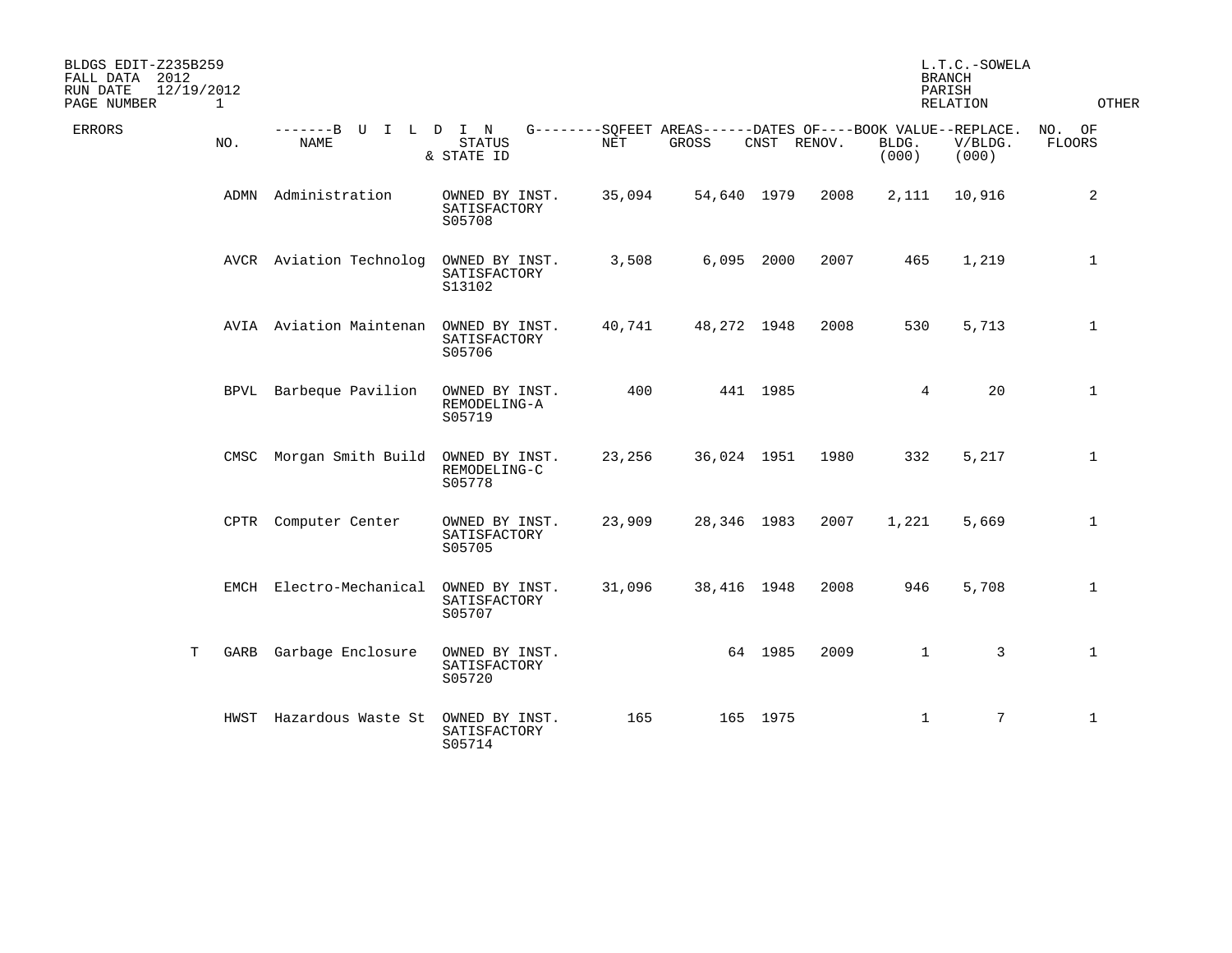| BLDGS EDIT-Z235B259<br>FALL DATA 2012<br>RUN DATE<br>12/19/2012<br>PAGE NUMBER<br>2 |                                        |                                          |       |                                                                      |             | <b>BRANCH</b><br>PARISH<br>RELATION | L.T.C.-SOWELA    | OTHER            |
|-------------------------------------------------------------------------------------|----------------------------------------|------------------------------------------|-------|----------------------------------------------------------------------|-------------|-------------------------------------|------------------|------------------|
| <b>ERRORS</b><br>NO.                                                                | $-----B$<br>U<br>NAME                  | I L D I N<br><b>STATUS</b><br>& STATE ID | NET   | G--------SQFEET AREAS------DATES OF----BOOK VALUE--REPLACE.<br>GROSS | CNST RENOV. | BLDG.<br>(000)                      | V/BLDG.<br>(000) | NO. OF<br>FLOORS |
|                                                                                     | MA01 Modular Building A                | OWNED BY INST.<br>SATISFACTORY<br>PEND   | 1,250 | 1,350 2005                                                           |             | 54                                  | 54               | 1                |
|                                                                                     | MA03 Modular Building A                | OWNED BY INST.<br>SATISFACTORY<br>PEND   | 1,250 | 1,350 2005                                                           |             | 54                                  | 54               | $\mathbf{1}$     |
|                                                                                     | MA05 Modular Building A OWNED BY INST. | SATISFACTORY<br>PEND                     | 1,250 | 1,350 2005                                                           |             | 54                                  | 54               | $\mathbf{1}$     |
|                                                                                     | MA07 Modular Building A                | OWNED BY INST.<br>SATISFACTORY<br>PEND   | 1,250 | 1,350 2005                                                           |             | 54                                  | 54               | $\mathbf 1$      |
|                                                                                     | MA09 Modular Building A OWNED BY INST. | SATISFACTORY<br>PEND                     | 1,250 | 1,350 2005                                                           |             | 54                                  | 54               | $\mathbf 1$      |
|                                                                                     | MA11 Modular Building A                | OWNED BY INST.<br>SATISFACTORY<br>PEND   | 1,250 | 1,350 2005                                                           |             | 54                                  | 54               | $\mathbf 1$      |
|                                                                                     | MB02 Modular Building B                | OWNED BY INST.<br>SATISFACTORY<br>PEND   | 1,250 | 1,350 2005                                                           |             | 54                                  | 54               | $\mathbf 1$      |
|                                                                                     | MB04 Modular Building B                | OWNED BY INST.<br>SATISFACTORY<br>PEND   | 1,250 | 1,350 2005                                                           |             | 54                                  | 54               | $\mathbf 1$      |
|                                                                                     | MB06 Modular Building B                | OWNED BY INST.<br>SATISFACTORY<br>PEND   | 1,250 | 1,350 2005                                                           |             | 54                                  | 54               | $\mathbf 1$      |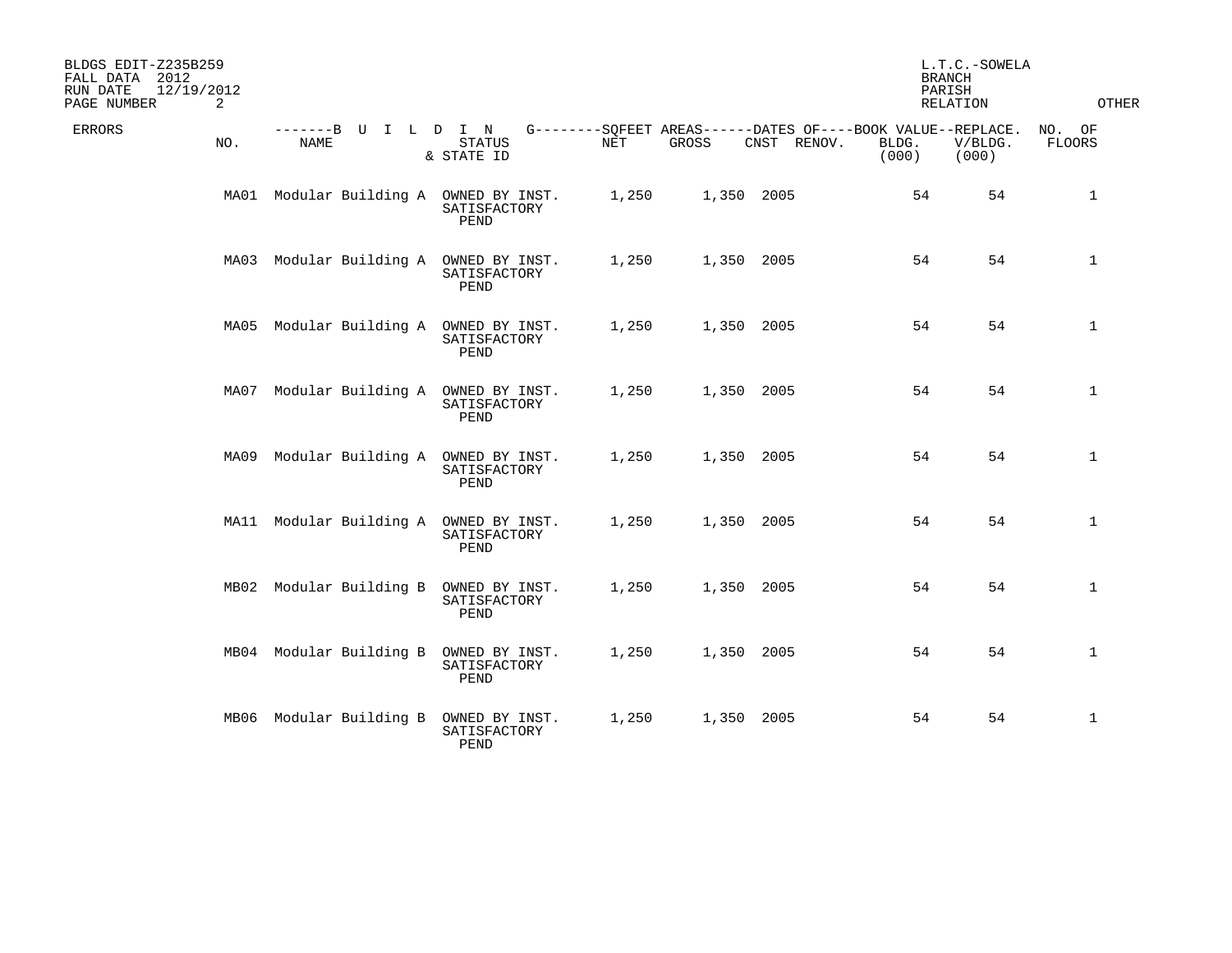| BLDGS EDIT-Z235B259<br>FALL DATA 2012<br>12/19/2012<br>RUN DATE<br>$\mathbf{3}$<br>PAGE NUMBER |     |                              |                                          |        |                                                                      |             |      | <b>BRANCH</b><br>PARISH | L.T.C.-SOWELA<br><b>RELATION</b> | <b>OTHER</b>            |
|------------------------------------------------------------------------------------------------|-----|------------------------------|------------------------------------------|--------|----------------------------------------------------------------------|-------------|------|-------------------------|----------------------------------|-------------------------|
| <b>ERRORS</b>                                                                                  | NO. | -------B U I L D I N<br>NAME | <b>STATUS</b><br>& STATE ID              | NET    | G--------SQFEET AREAS------DATES OF----BOOK VALUE--REPLACE.<br>GROSS | CNST RENOV. |      | BLDG.<br>(000)          | V/BLDG.<br>(000)                 | NO. OF<br><b>FLOORS</b> |
|                                                                                                |     | MB08 Modular Building B      | OWNED BY INST.<br>SATISFACTORY<br>PEND   | 1,250  | 1,350 2005                                                           |             |      | 54                      | 54                               | $\mathbf 1$             |
|                                                                                                |     | MECH Mechanical Buildin      | OWNED BY INST.<br>SATISFACTORY<br>S05710 | 30,145 | 35,386 1948                                                          |             | 2008 | 145                     | 5,667                            | $\mathbf{1}$            |
|                                                                                                |     | MTLA Metal Trades Build      | OWNED BY INST.<br>SATISFACTORY<br>S05713 | 856    |                                                                      | 856 1976    |      | $\mathbf{1}$            | 14                               | $\mathbf{1}$            |
|                                                                                                |     | MTLS Metal Trades Build      | OWNED BY INST.<br>SATISFACTORY<br>S05709 | 19,390 | 21,850 1979                                                          |             | 2008 | 678                     | 3,728                            | $\mathbf{1}$            |
|                                                                                                |     | MTLW Metal Trades Build      | OWNED BY INST.<br>SATISFACTORY<br>S05712 | 1,500  | 1,500 1977                                                           |             |      | 6                       | 300                              | $\mathbf{1}$            |
|                                                                                                |     | PLPS Phelps Correctiona      | LEASED<br>SATISFACTORY<br>000000         | 18,043 | 18,904 1960                                                          |             |      |                         |                                  | $\mathbf{1}$            |
|                                                                                                |     | PTEC Phillips 66 Proces      | OWNED BY INST.<br>SATISFACTORY<br>PEND   | 8,487  | 12,500 2012                                                          |             |      | 2,000                   | 2,000                            | $\mathbf{1}$            |
|                                                                                                |     | PVL1 Pavilion #1             | OWNED BY INST.<br>SATISFACTORY<br>S05715 | 396    |                                                                      | 396 1985    | 1999 | $\overline{2}$          | 20                               | $\mathbf{1}$            |
|                                                                                                |     | PVL2 Pavilion #2             | OWNED BY INST.<br>SATISFACTORY<br>S05716 | 396    |                                                                      | 396 1985    | 1999 | $\overline{a}$          | 20                               | $\mathbf{1}$            |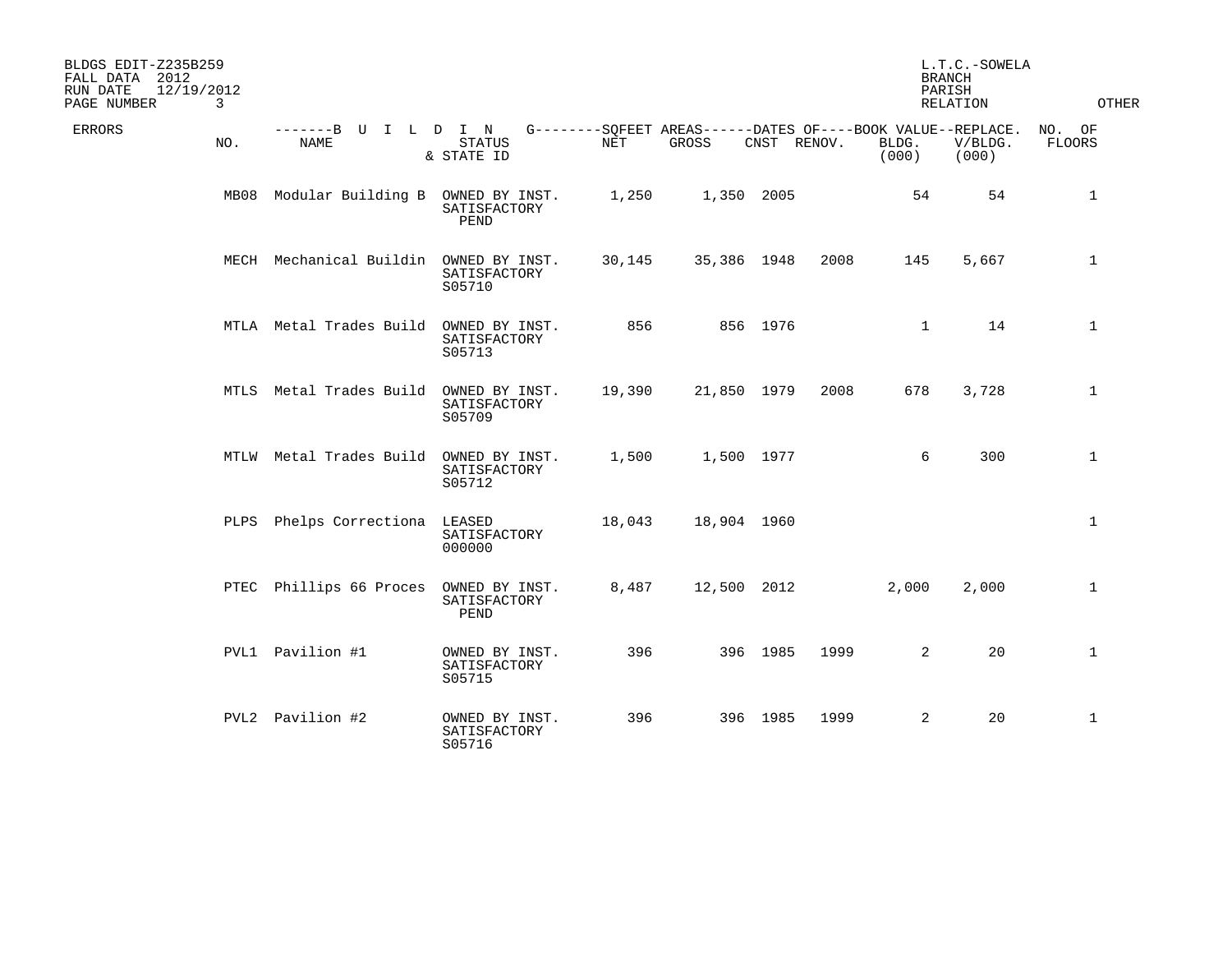| BLDGS EDIT-Z235B259<br>FALL DATA 2012<br>12/19/2012<br>RUN DATE<br>PAGE NUMBER<br>$\overline{4}$ |                                                                                                 |                                          |        |              |          |             |                | L.T.C.-SOWELA<br><b>BRANCH</b><br>PARISH<br><b>RELATION</b> | OTHER                   |
|--------------------------------------------------------------------------------------------------|-------------------------------------------------------------------------------------------------|------------------------------------------|--------|--------------|----------|-------------|----------------|-------------------------------------------------------------|-------------------------|
| ERRORS<br>NO.                                                                                    | -------B U I L D I N G--------SQFEET AREAS------DATES OF----BOOK VALUE--REPLACE.<br><b>NAME</b> | <b>STATUS</b><br>& STATE ID              | NET    | <b>GROSS</b> |          | CNST RENOV. | BLDG.<br>(000) | V/BLDG.<br>(000)                                            | NO. OF<br><b>FLOORS</b> |
|                                                                                                  | PVL3 Pavilion #3                                                                                | OWNED BY INST.<br>SATISFACTORY<br>S05717 | 396    |              | 396 1985 | 1999        | $\overline{2}$ | 20                                                          | $\mathbf{1}$            |
|                                                                                                  | PVL4 Pavilion #4                                                                                | OWNED BY INST.<br>SATISFACTORY<br>S05718 | 396    |              | 396 1985 | 1999        | $\overline{2}$ | 20                                                          | $\mathbf{1}$            |
|                                                                                                  | PVL5 Pavilion #5                                                                                | OWNED BY INST.<br>SATISFACTORY<br>S12025 | 396    |              | 396 1994 |             | 3              | 20                                                          | $\mathbf 1$             |
|                                                                                                  | STCR Student Center                                                                             | OWNED BY INST.<br>SATISFACTORY<br>S05711 | 2,482  | 3,314 1984   |          | 1999        | 116            | 663                                                         | $\mathbf{1}$            |
|                                                                                                  | TB62 Temporary Building                                                                         | LEASED<br>SATISFACTORY<br>000000         | 713    |              | 714 1990 |             |                | 120                                                         | $\mathbf{1}$            |
|                                                                                                  | TB64 Temporary Building                                                                         | LEASED<br>SATISFACTORY<br>000000         | 713    |              | 714 1990 |             |                | 120                                                         | $\mathbf{1}$            |
|                                                                                                  | TRAN Transportation Tec                                                                         | OWNED BY INST.<br>SATISFACTORY<br>S20036 | 16,656 | 21, 211 2008 |          |             | 1,500          | 1,500                                                       | $\mathbf{1}$            |
|                                                                                                  | TRSB Transportation Sto OWNED BY INST.                                                          | SATISFACTORY<br>S16346                   | 1,845  | 1,845 1950   |          | 2008        | 91             | 100                                                         | $\mathbf{1}$            |